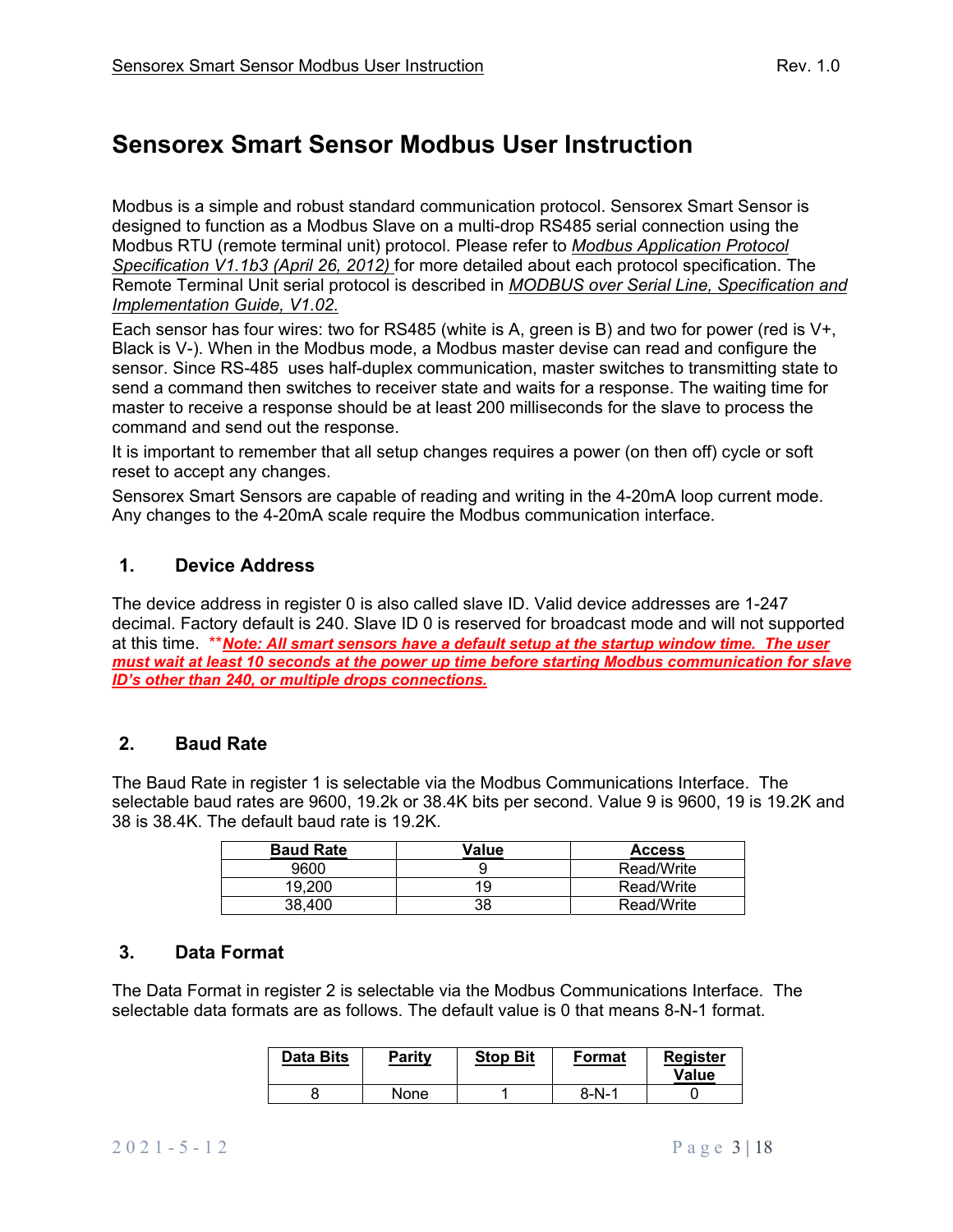|--|--|

| Even | $8 - E - 1$ |  |
|------|-------------|--|
| bbC  | $8 - 0 - 1$ |  |
| None | $8-N-2$     |  |

**Important note:** The default communication setup Slave ID=240, Baud rate 19.2K bit/second, 8 data bits, no parity and one stop bit. In case the configuration set by user is forgotten and communication is not working, your smart sensor has a startup window to rebuild the communication with the default setup upon power up.

## **4. Read Register (Function Code 03/0x03)**

4.1 Modbus Read Query Message

| <b>Byte</b>                                                                                                                              | Modbus                                                                                                                                                                                          | Range                                                                     | Referenced to Sensor                                                                                                                                                          |
|------------------------------------------------------------------------------------------------------------------------------------------|-------------------------------------------------------------------------------------------------------------------------------------------------------------------------------------------------|---------------------------------------------------------------------------|-------------------------------------------------------------------------------------------------------------------------------------------------------------------------------|
| 1st<br>2 <sub>nd</sub><br>3 <sup>rd</sup><br>4 <sup>th</sup><br>5 <sup>th</sup><br>6 <sup>th</sup><br>7 <sup>th</sup><br>8 <sup>th</sup> | <b>Slave Address</b><br><b>Function Code</b><br>Starting Register Hi* 00-FF (Hex)<br>Starting Register Lo* 00-FF (Hex)<br>No. of Registers Hi<br>No. of Registers Lo<br><b>CRC Lo</b><br>CRC Hi | $1-247*$ (Decimal)<br>03<br>00<br>01<br>$00$ -FF $(Hex)$<br>$00-FF$ (Hex) | Sensor ID (Address)<br><b>Function Code</b><br>Currently Not Used (00)<br>Commands<br>Currently Not Used (00)<br>No. of 16-Bit Registers<br><b>CRC Lo Byte</b><br>CRC Hi Byte |
|                                                                                                                                          |                                                                                                                                                                                                 |                                                                           |                                                                                                                                                                               |

\* Note: Start register can be a maximum of 9999 Address Locations (0000-270E)

**Example 1-** read six registers (3 float point data) from address 03 for a pH sensor (Slave ID 240).

| Command:      | Read probe value, Temperature, probe alternate value |                      |  |
|---------------|------------------------------------------------------|----------------------|--|
| byte index    | byte description                                     | <b>Example (Hex)</b> |  |
|               | Slave ID                                             | F0                   |  |
|               | <b>Function Code</b>                                 |                      |  |
| $\mathfrak z$ | Reg_Addr_H                                           |                      |  |
| 3             | Reg_Addr_L                                           | ς                    |  |
| 4             | Number of regester_H                                 |                      |  |
| 5             | Number of regester_L                                 | 6                    |  |
| 6             | CRC16 L                                              | 20                   |  |
|               | CRC16 H                                              | F9                   |  |

#### 4.2 Modbus Read Response Message

| <b>Byte</b>                    | <b>Modbus</b>        | Range              | Referenced to Sensor          |
|--------------------------------|----------------------|--------------------|-------------------------------|
| 1st                            | Slave Address        | $1-247*$ (Decimal) | Sensor ID (Address)           |
| 2 <sub>nd</sub>                | <b>Function Code</b> | 03                 | <b>Read Holding Registers</b> |
| 3 <sup>rd</sup>                | <b>Byte Count</b>    | 02                 | No. of Data Bytes             |
| $\mathbf{\Lambda}^{\text{th}}$ | Data Hi              | $00$ -FF $(Hex)$   | Hi Byte Status Data           |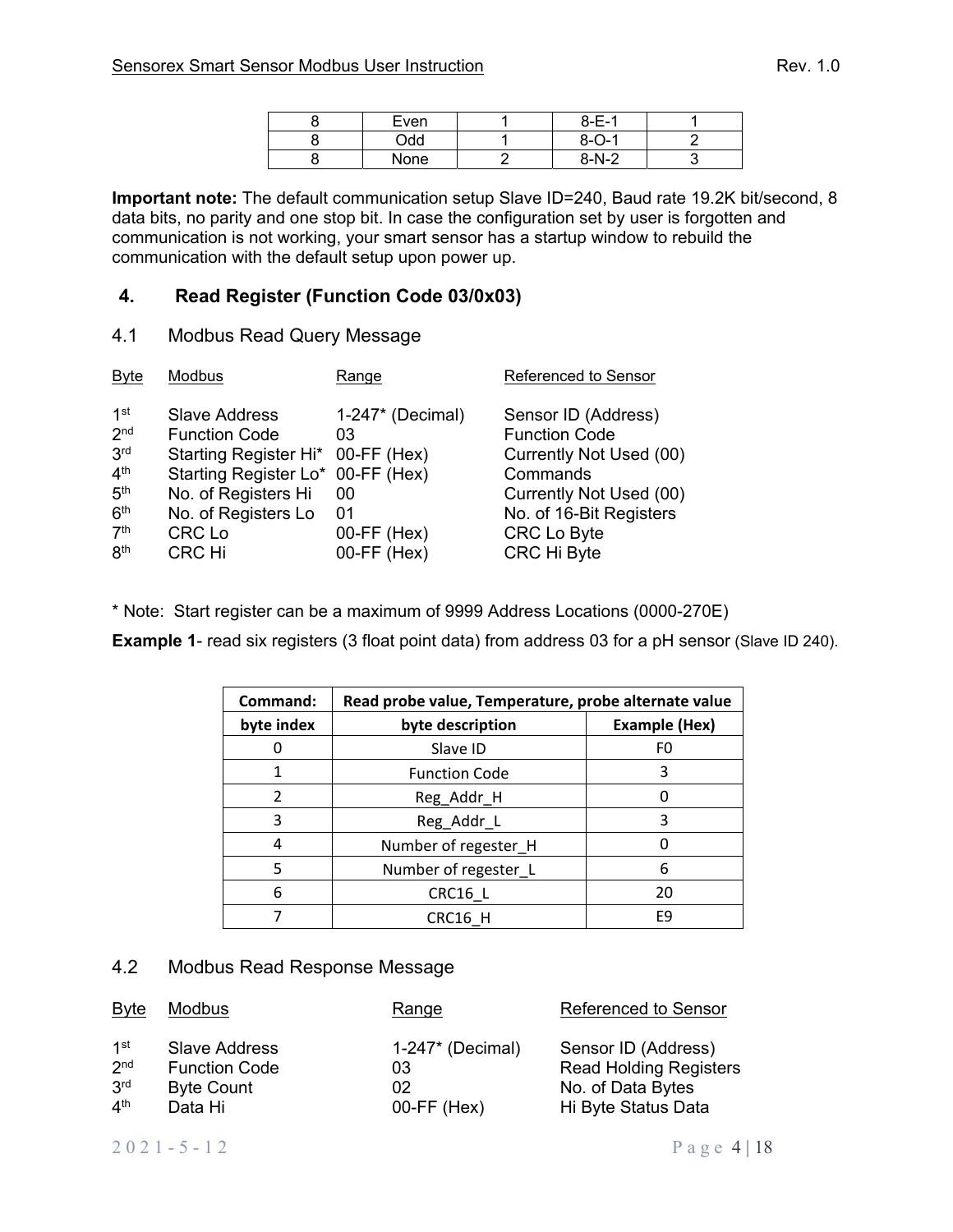| 5 <sup>th</sup> | Data Lo | $00$ -FF $(Hex)$ | Lo Byte Status Data |
|-----------------|---------|------------------|---------------------|
| 6 <sup>th</sup> | CRC Lo  | $00$ -FF $(Hex)$ | CRC Lo Byte         |
| 7 <sup>th</sup> | CRC Hi  | $00$ -FF $(Hex)$ | CRC Hi Byte         |

#### **Example 2 –**Return to request of example 1.

| Response:  | pH=10.37, Temp.=24.67, mV=-235.65 |                |
|------------|-----------------------------------|----------------|
| byte index | byte description                  | Example(Hex)   |
| 0          | Slave ID                          | F0             |
| 1          | <b>Function Code</b>              | 3              |
| 2          | byte count                        | C              |
| 3          | pH HH                             | 41             |
| 4          | pH_HL                             | 25             |
| 5          | pH_LH                             | FF             |
| 6          | pH LL                             | 55             |
| 7          | Temp_HH                           | 41             |
| 8          | Temp_HL                           | C <sub>5</sub> |
| 9          | Temp_LH                           | 57             |
| 10         | Temp_LL                           | 60             |
| 11         | mV_HH                             | C <sub>3</sub> |
| 12         | mV_HL                             | 6B             |
| 13         | mV LH                             | A7             |
| 14         | mV_LL                             | 72             |
| 15         | CRC16_L                           | 78             |
| 16         | CRC16 H                           | F6             |

## **5. Write Single Register (Function Code 06 / 0x06)**

## 5.1 Unlock Write Protection

Sensorex Smart sensor has write protection feature. It is required to use a password to access the register value change. An unlock command must be carried out before writing to single register. The command is as below. *Password is "SX" that in hex is 0x5358.*

| Command:   | sub command 87 with<br>value 0x5358 | <b>Unlock write protection</b> |
|------------|-------------------------------------|--------------------------------|
| byte index | byte description                    | Example(Hex)                   |
|            | Slave ID                            | F0                             |
|            | <b>Function Code</b>                | 6                              |
|            | Sub Command H                       |                                |
| 3          | Sub Command L                       | 57                             |
|            | password H                          | 53                             |
|            | password_L                          | 58                             |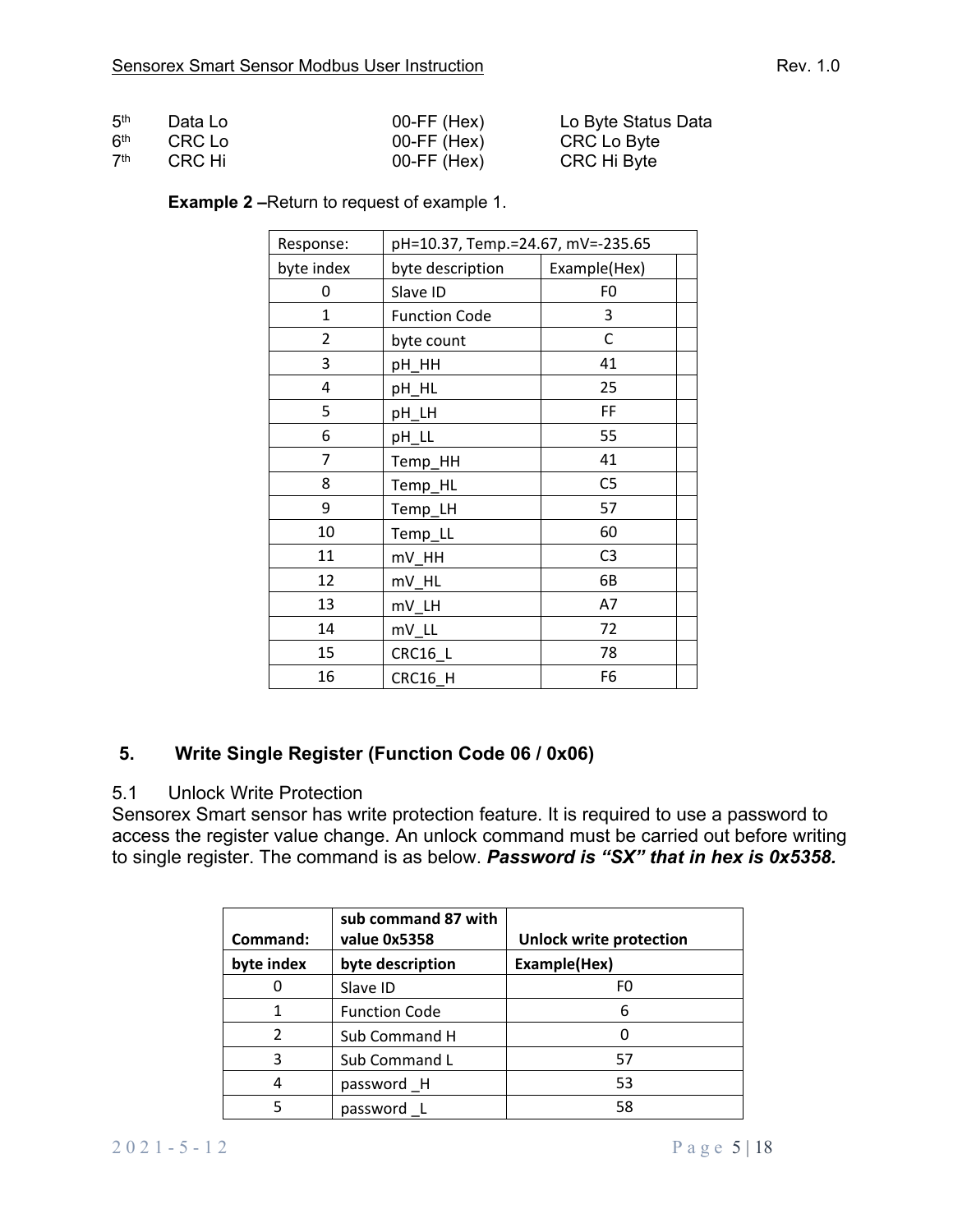| CPC16<br>$\sim$          | ∸∽ |
|--------------------------|----|
| $CPC16$ H<br>$rac{1}{2}$ | ٮ  |

## **Unlock Command Response Message**

*The slave sensor will respond with the same message as master sent.* 

## 5.2 Modbus Write Query Message

After the slave response for the unlock command has been received by the master, the master will send the write command as below in order to write a single 16 bit register in the sensor.

| <b>Byte</b>     | <b>Modbus</b>        | Range               | <b>Referenced to Sensor</b>   |
|-----------------|----------------------|---------------------|-------------------------------|
| 1 <sup>st</sup> | <b>Slave Address</b> | $1-247$ * (Decimal) | Sensor ID                     |
| 2 <sub>nd</sub> | <b>Function Code</b> | 06                  | <b>Preset Single Register</b> |
| 3 <sup>rd</sup> | Start Register Hi    | $00$ -FF $(Hex)$    | Sensor register Hi            |
| 4 <sup>th</sup> | Start Register Lo    | $00$ -FF $(Hex)$    | Sensor register Lo            |
| 5 <sup>th</sup> | Preset Data Hi       | $00-FF$ (Hex)       | Value Hi Byte                 |
| 6 <sup>th</sup> | Preset Data Lo       | $00-FF$ (Hex)       | Value Lo Byte                 |
| 7 <sup>th</sup> | CRC Lo               | $00$ -FF $(Hex)$    | CRC Lo Byte                   |
| 8 <sup>th</sup> | CRC Hi               | $00-FF$ (Hex)       | CRC Hi Byte                   |

**Example 3** Change Slave ID to 1

| <b>Command</b> | Change Slave ID to 1 |                      |
|----------------|----------------------|----------------------|
| byte index     | byte description     | <b>Example (Hex)</b> |
|                | Slave ID             | F0                   |
|                | <b>Function Code</b> | 6                    |
| $\mathfrak{p}$ | Register H           |                      |
| 3              | Register L           |                      |
|                | Value number H       |                      |
| 5              | Value number L       |                      |
| 6              | CRC16 L              | 5D                   |
|                | CRC16 H              | 2B                   |

*Modbus Write Response Message is as the same as master sent as Example 3.*

| <b>Byte</b>     | <b>Modbus</b>            | Range               | <b>Referenced to Sensor</b>   |
|-----------------|--------------------------|---------------------|-------------------------------|
| $1$ st          | <b>Slave Address</b>     | $1-247$ * (Decimal) | Sensor ID                     |
| 2 <sub>nd</sub> | <b>Function Code</b>     | 06                  | <b>Preset Single Register</b> |
| 3 <sup>rd</sup> | Start Register Hi        | 00                  | Sensor register Hi            |
| 4 <sup>th</sup> | <b>Start Register Lo</b> | $00$ -FF $(Hex)$    | Sensor register Lo            |
| 5 <sup>th</sup> | Preset Data Hi           | $00$ -FF $(Hex)$    | Value Hi Byte                 |
| 6 <sup>th</sup> | Preset Data Lo           | $00-FF$ (Hex)       | Value Lo Byte                 |
| 7 <sup>th</sup> | <b>CRC Lo</b>            | $00-FF$ (Hex)       | CRC Lo Byte                   |
| 8 <sup>th</sup> | CRC Hi                   | $00-FF$ (Hex)       | <b>CRC Hi Byte</b>            |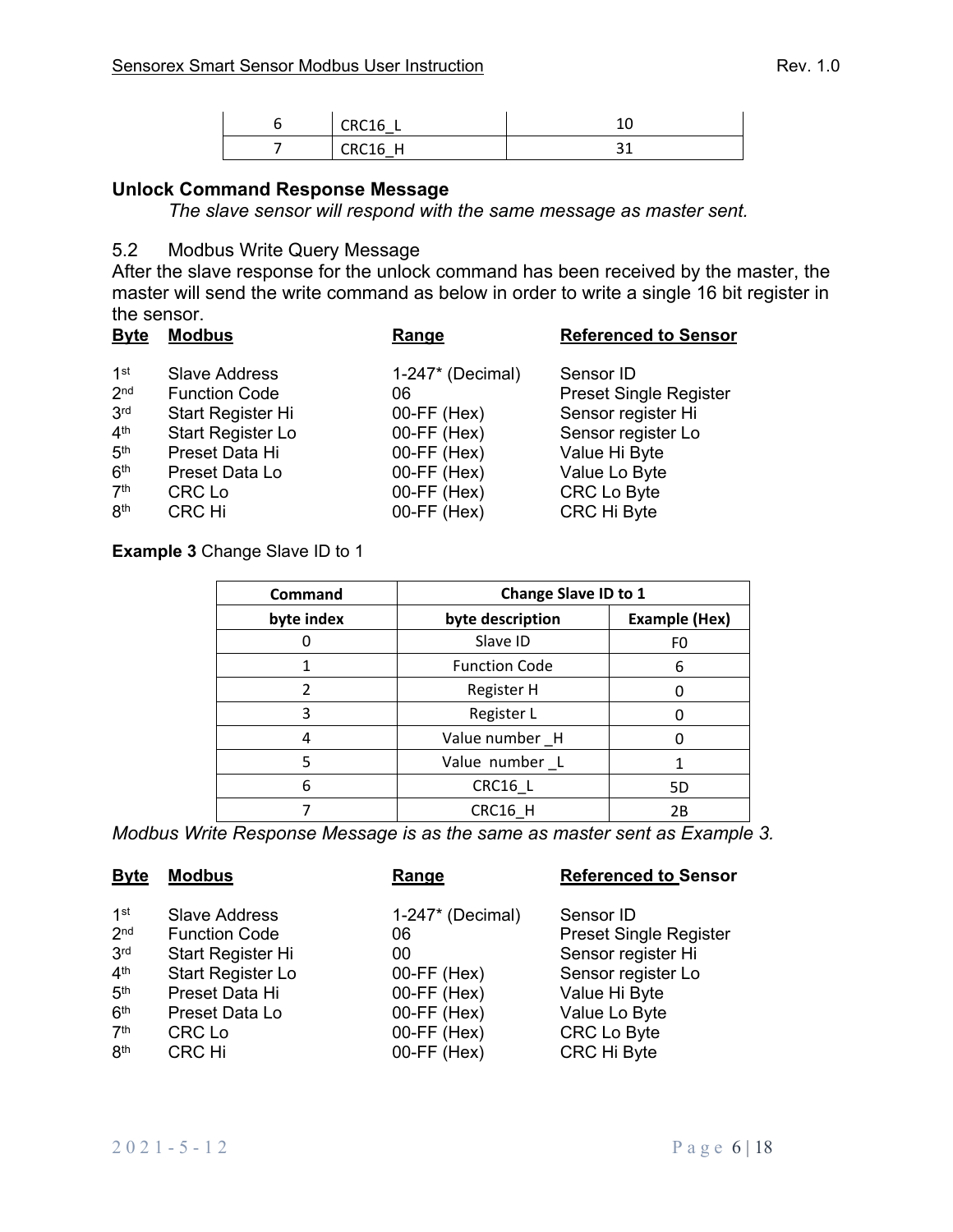# **6. Write Multiple Registers (Function Code 16 / 0x10)**

## 6.1 **Unlock Write Protection**

As shown in section 5, an unlock command must be carried out before you can write to single register. The command is as below. *Password is "SX" that in hex is 0x5358*.

| Command:       | sub command 87 with<br>value 0x5358 | <b>Unlock write protection</b> |
|----------------|-------------------------------------|--------------------------------|
| byte index     | byte description                    | Example(Hex)                   |
|                | Slave ID                            | F0                             |
| 1              | <b>Function Code</b>                | 6                              |
| $\mathfrak{p}$ | Sub Command H                       |                                |
| 3              | Sub Command L                       | 57                             |
| 4              | password_H                          | 53                             |
| 5              | password_L                          | 58                             |
| 6              | CRC16_L                             | 10                             |
|                | CRC16 H                             | 31                             |

# **Unlock Command Response Message**

*The slave sensor will respond with the same message as master sent*.

## 6.2 Modbus Write Query Message

After the slave response has been received for the unlock command, send the write command as shown below. (Example to write four registers)

| <b>Byte</b>      | <b>Modbus</b>         | <b>Range</b>       | <b>Referenced to Sensor</b>   |
|------------------|-----------------------|--------------------|-------------------------------|
| 1 <sup>st</sup>  | Slave Address         | $1-247*$ (Decimal) | Sensor ID                     |
| 2 <sub>nd</sub>  | <b>Function Code</b>  | 16                 | <b>Preset Single Register</b> |
| 3 <sup>rd</sup>  | Start Register Hi     | $00-FF$ (Hex)      | Sensor register Hi            |
| 4 <sup>th</sup>  | Start Register Lo     | $00-FF$ (Hex)      | Sensor register Lo            |
| 5 <sup>th</sup>  | Number of Register Hi | 00                 | number Hi Byte                |
| 6 <sup>th</sup>  | Number of Register Lo | 0x04               | number Lo Byte                |
| 7 <sup>th</sup>  | Byte count            | 0x08               | number of register x2         |
| 8 <sup>th</sup>  | Byte 0                | $00$ -FF $(Hex)$   | data to write                 |
| <b>gth</b>       | Byte 1                | $00-FF$ (Hex)      | data to write                 |
| 10 <sup>th</sup> | Byte 2                | $00-FF$ (Hex)      | data to write                 |
| 11 <sup>th</sup> | Byte 3                | $00-FF$ (Hex)      | data to write                 |
| 12 <sup>th</sup> | Byte 4                | 00-FF (Hex)        | data to write                 |
| 13 <sup>th</sup> | Byte 5                | $00-FF$ (Hex)      | data to write                 |
| 14 <sup>th</sup> | Byte 6                | $00-FF$ (Hex)      | data to write                 |
| 15 <sup>th</sup> | Byte 7                | $00-FF$ (Hex)      | data to write                 |
| 16 <sup>th</sup> | <b>CRC Lo</b>         | $00-FF$ (Hex)      | CRC Lo Byte                   |
| 17 <sup>th</sup> | <b>CRC Hi</b>         | $00-FF$ (Hex)      | <b>CRC Hi Byte</b>            |
|                  |                       |                    |                               |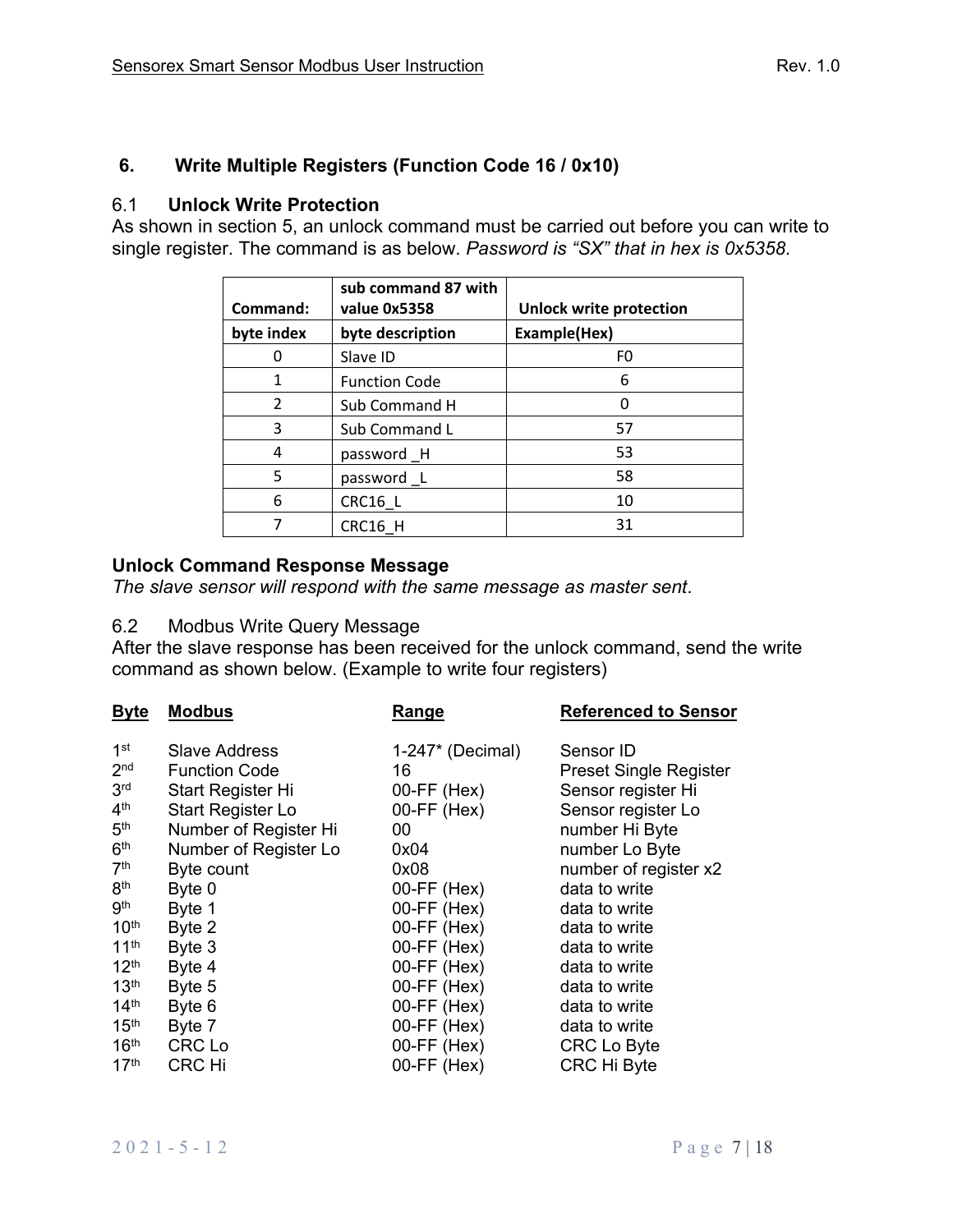| Command:       | write 10.0 into<br>address 90 |                |
|----------------|-------------------------------|----------------|
| byte index     | byte description              | Example(Hex)   |
| 0              | Slave ID                      | F <sub>0</sub> |
| 1              | <b>Function Code</b>          | 10             |
| $\overline{2}$ | Reg_Addr_H                    | 0              |
| 3              | Reg_Addr_L                    | 5A             |
| 4              | Number of regester_H          | 0              |
| 5              | Number of regester_L          | 2              |
| 6              | <b>Byte Count</b>             | 4              |
| 7              | Value HH                      | 41             |
| 8              | Value_HL                      | 20             |
| 9              | Value LH                      | 0              |
| 10             | Value LL                      | 0              |
| 11             | CRC16_L                       | 64             |
| 12             | CRC16 H                       | E <sub>5</sub> |

**Example 4.** Write a float point number 10.0 into register 90

# 6.3 Modbus Write Response Message

*The response returned from slave is 8 bytes.* 

| <b>Byte</b>     | <b>Modbus</b>         | Range              | <b>Referenced to Sensor</b> |
|-----------------|-----------------------|--------------------|-----------------------------|
| 1 <sup>st</sup> | <b>Slave Address</b>  | $1-247*$ (Decimal) | Sensor ID                   |
| 2 <sub>nd</sub> | <b>Function Code</b>  | 16                 | command code                |
| 3 <sup>rd</sup> | Start Register Hi     | $00$ -FF $(Hex)$   | Sensor register Hi          |
| 4 <sup>th</sup> | Start Register Lo     | $00$ -FF $(Hex)$   | Sensor register Lo          |
| 5 <sup>th</sup> | Number of Register Hi | 00                 | number Hi Byte              |
| 6 <sup>th</sup> | Number of Register Lo | 0x02               | number Lo Byte              |
| 7 <sup>th</sup> | <b>CRC Lo</b>         | $00$ -FF $(Hex)$   | <b>CRC Lo Byte</b>          |
| 8 <sup>th</sup> | <b>CRC Hi</b>         | $00-FF$ (Hex)      | CRC Hi Byte                 |
|                 |                       |                    |                             |

**Example 5.** Write Response Message for example 4.

| byte index | byte description     | Example(Hex) |
|------------|----------------------|--------------|
|            | Slave ID             | FO           |
|            | <b>Function Code</b> | 10           |
|            | Reg_Addr_H           |              |
|            | Reg_Addr_L           | 5A           |
|            | Number of regester H |              |
|            | Number of regester_L |              |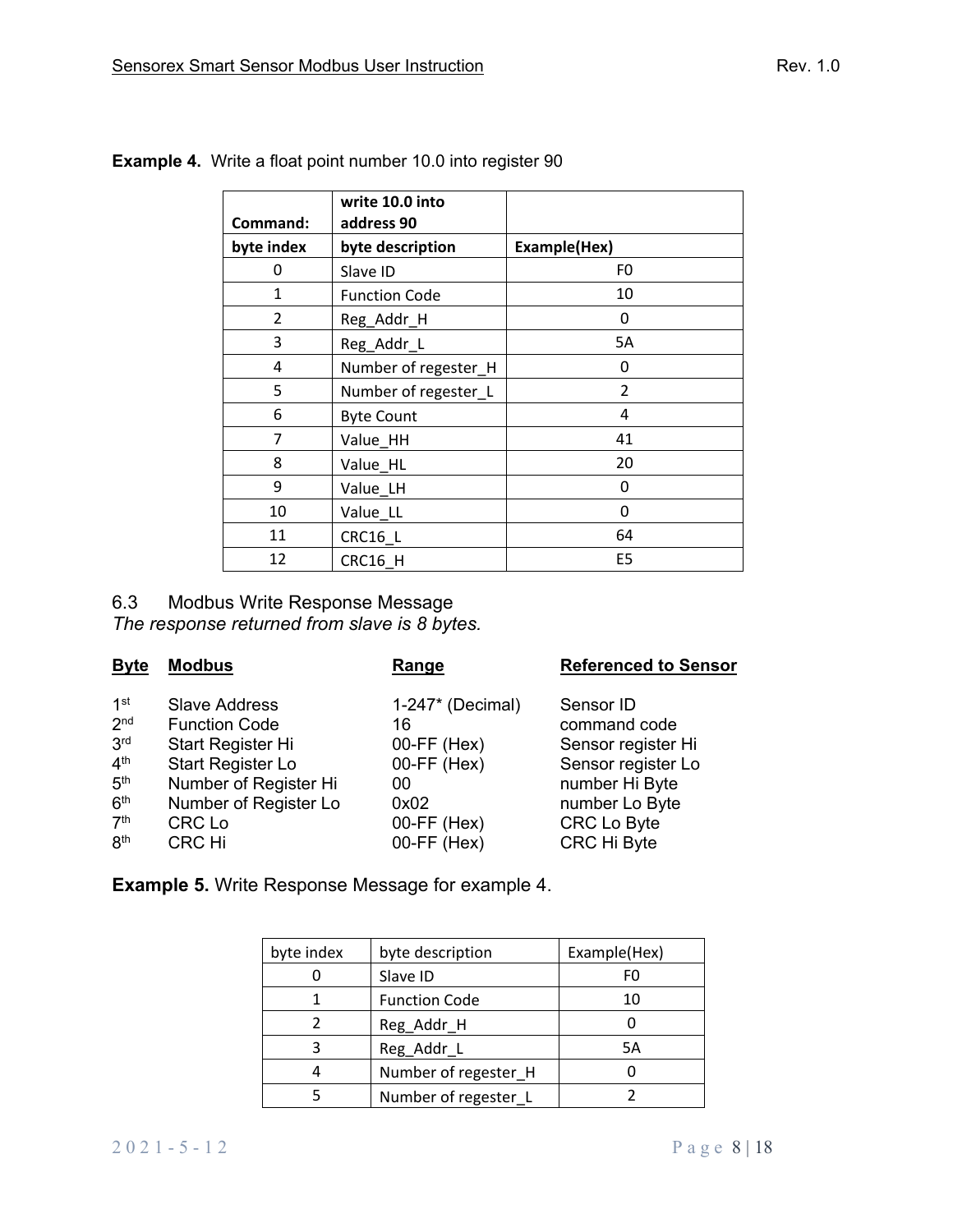| CRC16   |  |
|---------|--|
| CRC16 H |  |

## **7. Sensor Measurement Data Register**

#### 7.1 Probe Value, Temperature and Alternate value

Registers 3 to 7 are float point data for probe value, temperature in degree C and alternate probe value. The table below is the list for the Sensorex smart sensor. There is no data available for ORP temperature value. Register 80-81 is for DO sensor ppm value. Conductivity sensor and toroidal conductivity sensors use the same units. The alternate value is salinity in ppt (parts per thousands)

| <b>Sensor Type</b> | pН     | <b>ORP</b> | DO     | <b>FCL</b> | Conductivity |
|--------------------|--------|------------|--------|------------|--------------|
| Register 3-4       | рH     | mV         | %      | ppm        | uS           |
| Register 5-6       | $\sim$ | <b>XXX</b> | $\sim$ | $\sim$     | $\sim$       |
| Register 7-8       | mV     | mV<br>raw  | mV     | nA         | ppt          |

The float point is 32 bit IEEE751 standard that reads out with high bytes first. See example 2.

#### 7.2 Probe Raw Value

Register 86-87 is the probe manufacture calibrated value before user calibration of Register 3-4. It is a float point data. This data should be used for user calibration.

**Example 6**. Read probe raw value

| Command:      | Read probe raw value |              |  |
|---------------|----------------------|--------------|--|
| byte index    | byte description     | Example(Hex) |  |
|               | Slave ID             | F0           |  |
|               | <b>Function Code</b> | 3            |  |
| $\mathcal{P}$ | Reg_Addr_H           |              |  |
| 3             | Reg_Addr_L           | 56           |  |
|               | Number of regester_H |              |  |
| 5             | Number of regester L | 2            |  |
| 6             | CRC16 L              | 31           |  |
|               | CRC16 H              | 3A           |  |

The Sensor response message.

| Example : pH raw value =11.16 |                      |    |  |  |
|-------------------------------|----------------------|----|--|--|
| byte index                    | byte description     |    |  |  |
|                               | Slave ID             | F0 |  |  |
| 1                             | <b>Function Code</b> |    |  |  |
| 2                             | byte count           |    |  |  |
| 3                             | pH_raw_HH            | 41 |  |  |
| 4                             | pH_raw_HL            | 32 |  |  |
| 5                             | pH_raw_LH            | 91 |  |  |
| հ                             | pH_raw_LL            |    |  |  |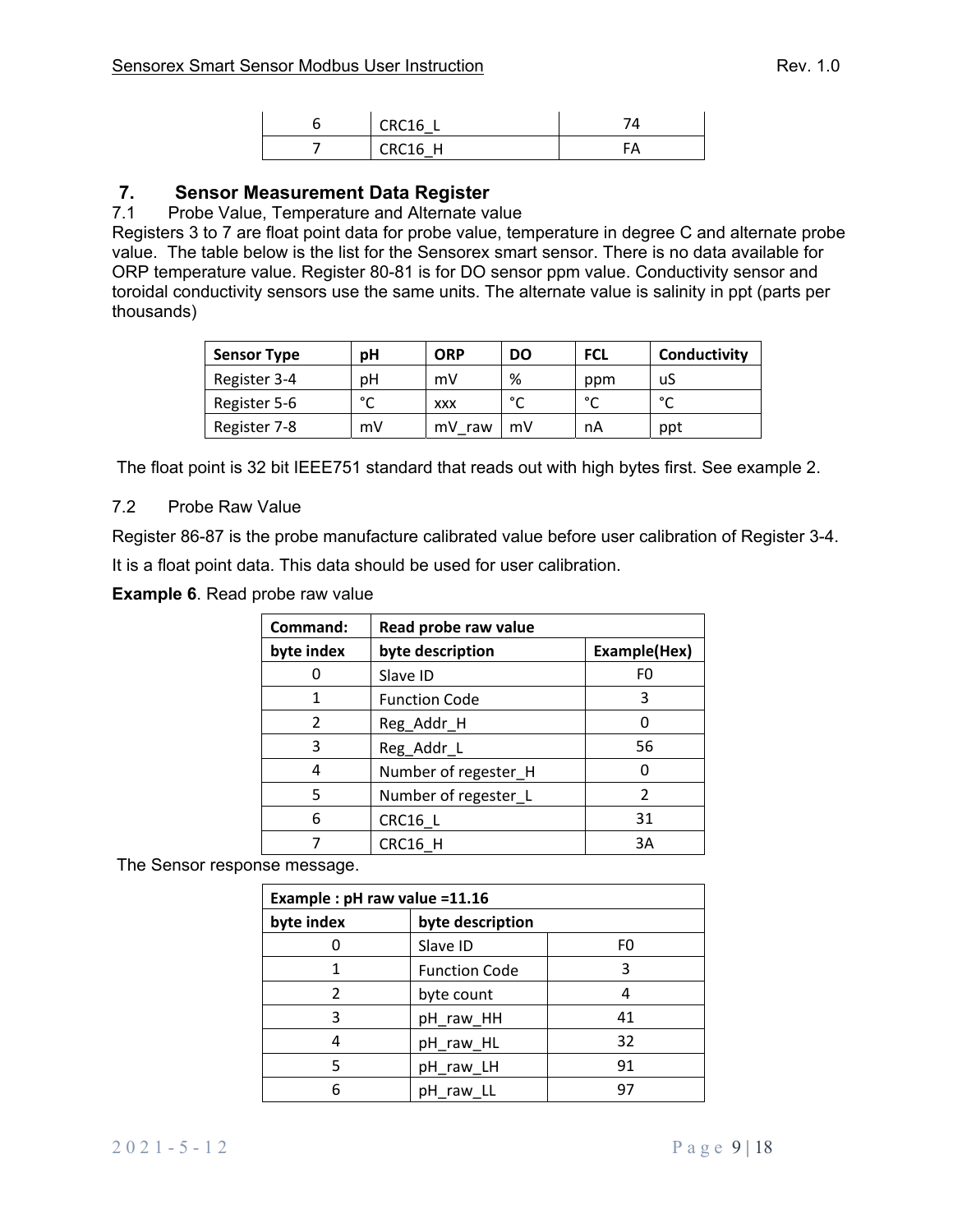| $C_R C16$  | רי<br>ں |
|------------|---------|
| C R C 16 H |         |

## **8. Sensor Calibration Data Register**

#### 8.1 Calibration Data Storage

Registers 90 to 133 are for Calibration data storage. There are two data pairs for calibration. Data pair A is Calibration Reference A and measurement reading A. Data pair B is Calibration Reference B and measurement reading B. All are float point data. Calibration data should be stored into sensor memory. See table below.

When register 90 data is overwritten, the previous data is copied into register 104 Cal-Point-A1, and register 104 data is copied into register 118 Cal-Point-A2. The same processing is carried by sensor for register 92, 94, 96 and 98. Register 98-103 is 12 ASCII bytes for a time stamp such as YYYYMMDDHHmm (year, month, day, hour, and minutes). Writing the time stamp will also make an increment for the calibration number of register 132.

| Register Addr. | <b>Register name</b> | <b>Register count</b> | <b>Bytes</b>   | <b>Read write access</b> |
|----------------|----------------------|-----------------------|----------------|--------------------------|
| 90             | Cal_point_A          | $\overline{2}$        | 4              | Read/write               |
| 92             | Meas_point_A         | $\overline{2}$        | 4              | Read/write               |
| 94             | Cal point B          | $\overline{2}$        | 4              | Read/write               |
| 96             | Meas_point_B         | $\overline{2}$        | 4              | Read/write               |
| 98             | Cal Time             | 6                     | 12             | Read/write               |
| 104            | Cal_point_A1         | $\overline{2}$        | 4              | <b>Read</b>              |
| 106            | Meas_point_A1        | $\overline{2}$        | 4              | <b>Read</b>              |
| 108            | Cal_point_B1         | $\overline{2}$        | 4              | <b>Read</b>              |
| 110            | Meas_point_B1        | $\overline{2}$        | 4              | Read                     |
| 112            | Cal Time1            | 6                     | 12             | <b>Read</b>              |
| 118            | Cal_point_A2         | $\overline{2}$        | 4              | <b>Read</b>              |
| 120            | Meas_point_A2        | $\overline{2}$        | 4              | Read                     |
| 122            | Cal_point_B2         | $\overline{2}$        | 4              | <b>Read</b>              |
| 124            | Meas_point_B2        | $\overline{2}$        | 4              | <b>Read</b>              |
| 126            | Cal Time2            | 6                     | 12             | Read                     |
| 132            | Cal Number           | $\mathbf{1}$          | $\overline{2}$ | <b>Read</b>              |

#### 8.2. User Calibration

In most cases, a two-point calibration is recommended. In case of use one point calibration, point A and B should be different value for sensor to calculate slope and offset.

 *Slope =(Cal\_point\_B-Cal\_point\_A)/(Meas\_point\_B-Meas\_point\_A) Offset =Cal\_point\_A-slope\*Meas\_point\_A* 

Here is the calibration step: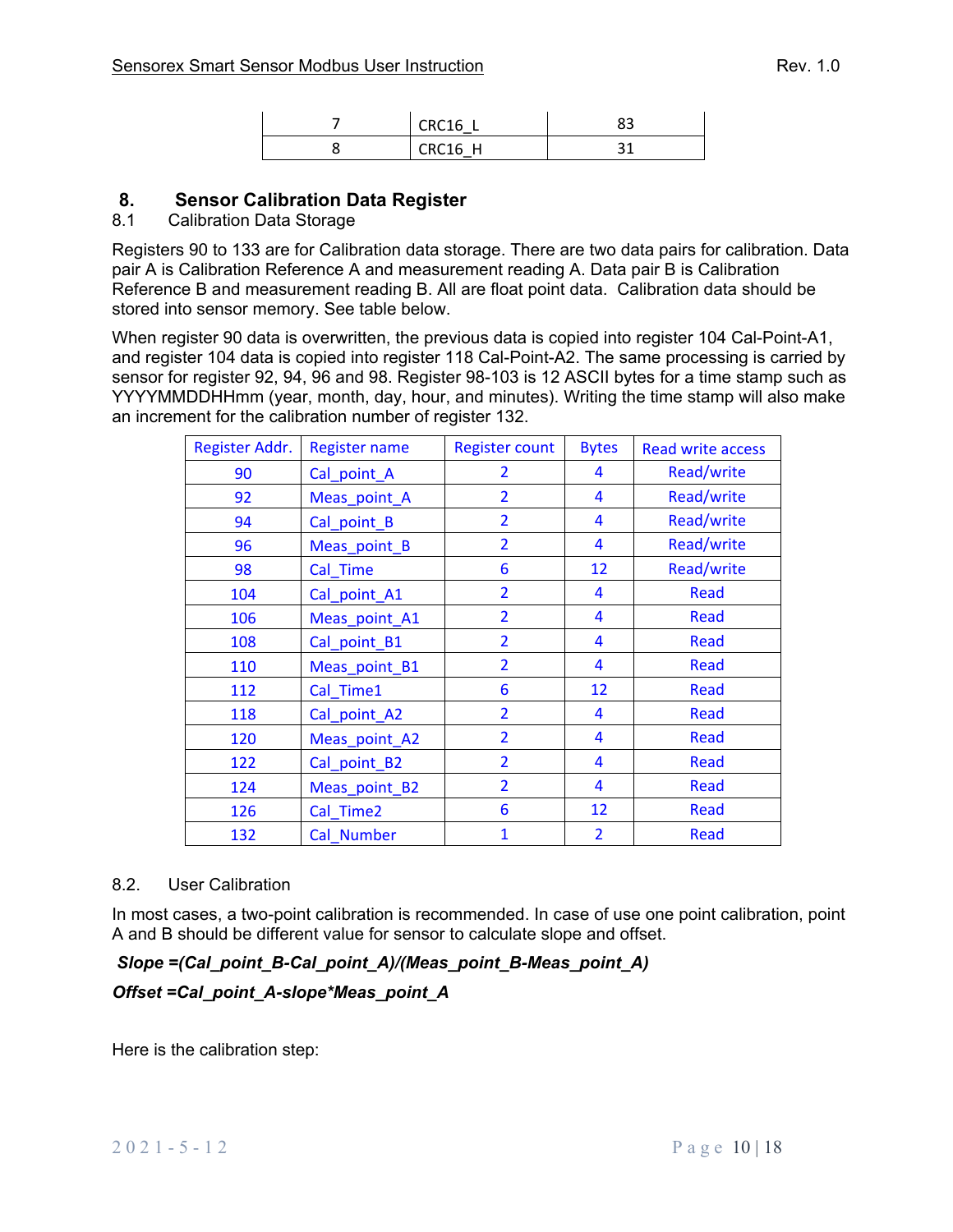- 1. Put probe into buffer A. read the probe raw measurement of register 86-87 see Example 6. When the reading value is stable, write down the reference value and measurement value. Such as reference buffer is 4.0pH, measured value is 3.86pH.
- 2. Rinse the probe and put probe into buffer B. Read the probe raw measurement of register 86-87. When the reading value is stable, write down the reference value and measurement value, such as reference buffer is 10.0pH, measured value is 9.56pH.
- 3. Write value 4.0 to register 90-91. Write 3.86 to register 92-93. Write 10.0 to register 94-95. Write value 9.56 to register 96-97. Write 12 bytes ASCII string into register 98-103. **Remember to unlock write protection for every write command**. There is no combined write for all calibration data, in another word, one-write command for one float point. Because the sensor will do the copy processing for every calibration data storage. See unlock command and example 4.

| Command:       | write '201903221130' into register 98 |                |  |
|----------------|---------------------------------------|----------------|--|
| byte index     | byte description                      | Example(Hex)   |  |
| 0              | <b>Slave ID</b>                       | F <sub>0</sub> |  |
| $\overline{1}$ | <b>Function Code</b>                  | 10             |  |
| $\overline{2}$ | Reg_Addr_H                            | 0              |  |
| 3              | Reg_Addr_L                            | 62             |  |
| 4              | Number of regester_H                  | $\overline{0}$ |  |
| 5              | Number of regester_L                  | 6              |  |
| 6              | <b>Byte Count</b>                     | C              |  |
| $\overline{7}$ | byte0                                 | 32             |  |
| 8              | byte1                                 | 31             |  |
| 9              | byte2                                 | 31             |  |
| 10             | byte3                                 | 39             |  |
| 11             | byte4                                 | 30             |  |
| 12             | byte5                                 | 33             |  |
| 13             | byte6                                 | 32             |  |
| 14             | byte7                                 | 32             |  |
| 15             | byte8                                 | 31             |  |
| 16             | byte9                                 | 31             |  |
| 17             | byte10                                | 33             |  |
| 18             | byte11                                | 30             |  |
| 19             | <b>CRC16_L</b>                        | <b>B2</b>      |  |
| 20             | <b>CRC16_H</b>                        | 8D             |  |

**Example 7.** Write 12 bytes of Calibration Time Digits into register 98-103.

#### 8.3 Temperature Calibration

Register 66-67 is the offset for temperature calibration. To do the calibration, first read out the offset value in register 66-67. Then read the measured temperature in the register 5-6.

The new offset value is

#### *Offset\_new =T\_ref-T\_meas+Offset.*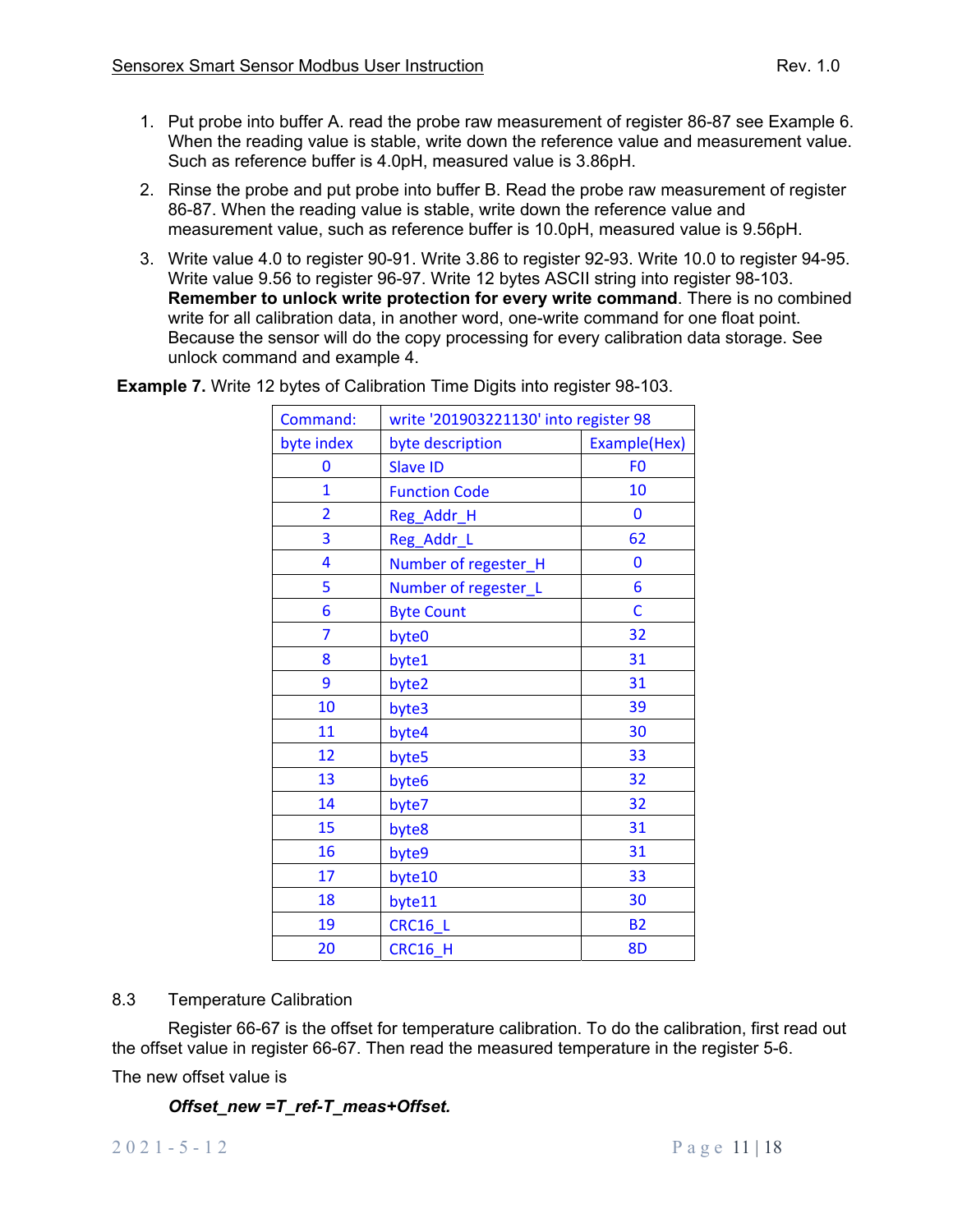Here *T* ref is reference temperature. *T* meas is measured temperature.

Write the Offset new into register 66-67, the updated temperature reading should be close to reference temperature.

#### 8.4 *Free Chlorine sensor Calibration will be added in a later revision of this manual.*

## **9. Operation Mode and 4-20mA Scale Setup**

#### 9.1 Operation Mode

Sensorex smart sensor can communication in one of two ways: Modbus or 4-20mA current loop signaling over the power line. The operation mode can be switched from Modbus to 4-20mA loop current mode by changing the operating mode to 2 in register 52 (default is Modbus). Please follow the **example 3** of writing a single register for the operating mode change. Recycle the power for the new setup to take effect.

#### 9.2 Current Loop 4-20mA Scale Setup

The Modbus is function in the 4-20mA loop current mode. The user can configure the 4-20mA scale by changing the value in register 11-12 (4mA probe value) and register 13-14 (20mA probe value). Recycle the power after the new 4-20mA scale setup to write these changes to the sensor. Please follow **Example 4** of write multiple register for the 4-20mA scale change.

### **10. Temperature Coefficient Data Register**

 Temperature coefficient in register 46-47 is used for the temperature compensation of conductivity measurement. The default value is 0.02. That is 2% per degree C. The user can change the value as the application requires. Follow the **example 4** for the float point data write.

#### **11. Firmware Version**

Register 34-39, Sensor firmware version is a 12 bytes ASCII string. There are four fields separated by dashes. The first field is sensor type such as "ph", "orp" or "cl". A number behind represents a new design update. The second field number represents the firmware owner (example 3 is for Sensorex). The third number is a major revision and the fourth field is a minor revision.

#### **Example 8.** Firmware Revision

|                             | "cp2-3-0-4" – Contact conductivity sensor with second design change, firmware for<br>Sensorex sensors. Major reversion 0 and minor reversion 4. |
|-----------------------------|-------------------------------------------------------------------------------------------------------------------------------------------------|
|                             |                                                                                                                                                 |
| " $ph-3-0-4"$ – pH sensor.  |                                                                                                                                                 |
|                             | "cl-3-0-4" - Free Chlorine sensor.                                                                                                              |
|                             | "do-3-0-4" -- Dissolved oxygen sensor.                                                                                                          |
|                             | "to2-3-0-4" -- Toroidal conductivity sensor with second design change.                                                                          |
| "orp-3-0-4" $-$ ORP sensor. |                                                                                                                                                 |

#### **12. Model Number**

Register 16-21. Model number is a 12 byte ASCII string indicating product model number such as EM802-EC-MB2.

#### 2021-5-12 Page 12 | 18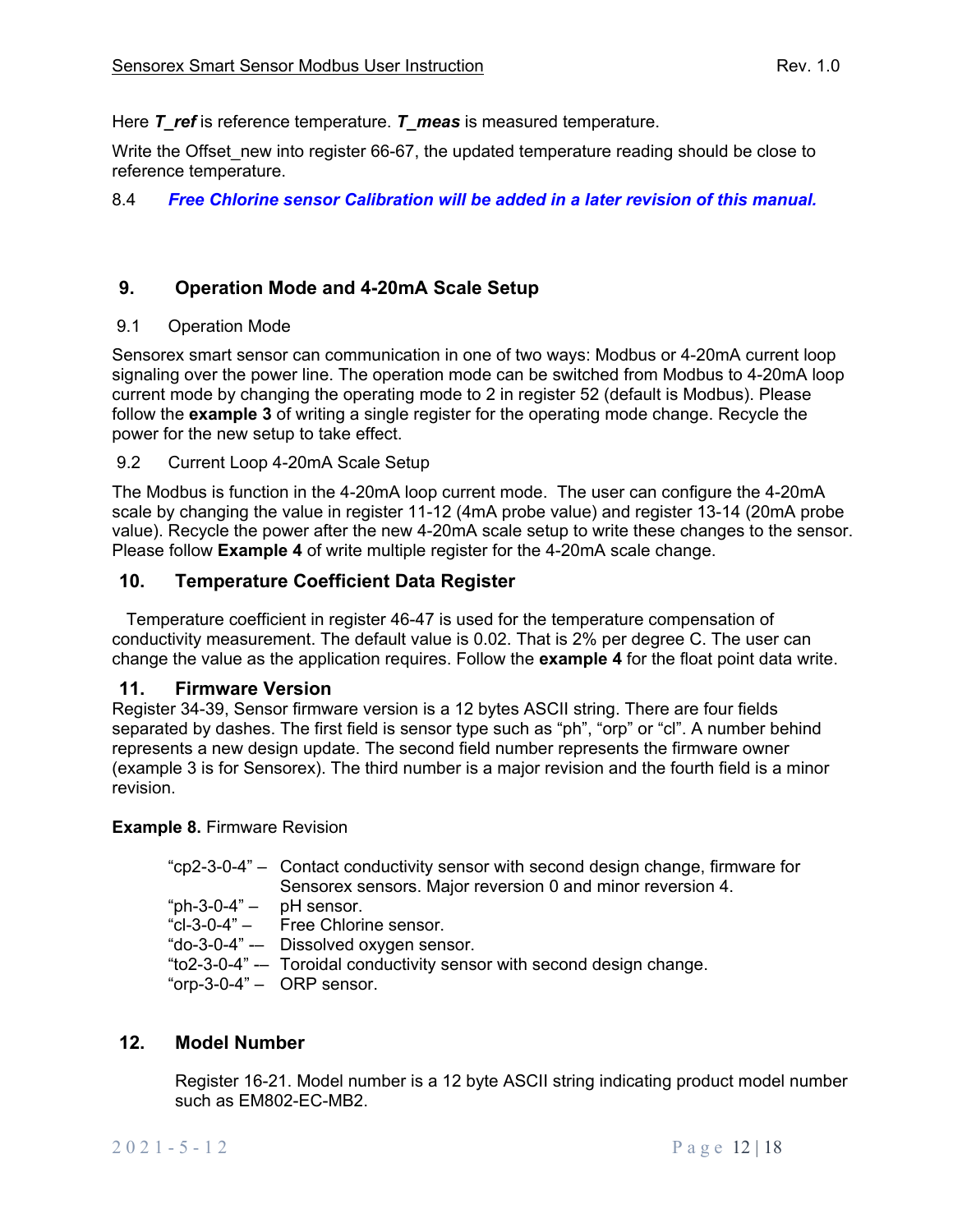## **13. Serial Number**

Register 22-27. It is a 12 byte ASCII string indicating manufacturing serial number such as 2021012811.

### **14. User label**

Register 28-33. It is a space of 12 bytes ASCII reserved for user labeling the sensor.

### **15. Manufacture Date**

Register 28-33. It is a 12 bytes ASCII string indicating manufacturing date such as 2019- 02-2714.

## **16. Exception Responses and Exception Codes**

## 16.1 Exception Response

In a normal communications query and response, the master device sends a query to the Sensor and the Sensor receives the query without a communications error and handles the query normally within the master device's allowable timeout. The Sensor then returns a normal response to the master. An abnormal communications produces one of four possible events.

- 1) If the Sensor does not receive the query due to a communications error, then no response is returned from the Sensor and the master device will eventually process a timeout condition for the query.
- 2) If the Sensor receives the query, but detects a communication error (CRC, etc.), then no response is returned from the Sensor and the master device will eventually process a timeout condition for the query.
- 3) If the Sensor receives the query without a communications error, but cannot process the response to the master within the master's timeout setting, then no response is returned from the Sensor and the master device will eventually process a timeout condition for the query. **In order to prevent this condition from occurring the maximum response time for the** Sensor **is 200 milliseconds. Therefore the Master's Timeout Setting should be set to 200 milliseconds or greater.**
- 4) If the Sensor receives the query without a communications error, but cannot process it due to reading or writing to a non-existent Sensor command register, then the Sensor will return an exception response message informing the master of the error.

The exception response message (ref. No. 4 above) has two fields that differentiate it from a normal response:

| <u>Byte</u>     | Modbus               | Range              | <b>Referenced to Sensor</b> |
|-----------------|----------------------|--------------------|-----------------------------|
| 1st             | Slave Address        | $1-247*$ (Decimal) | Sensor ID (Address)         |
| 2 <sub>nd</sub> | <b>Function Code</b> | 83, 86 or 90 (Hex) | Function Code + 0x80(Hex)   |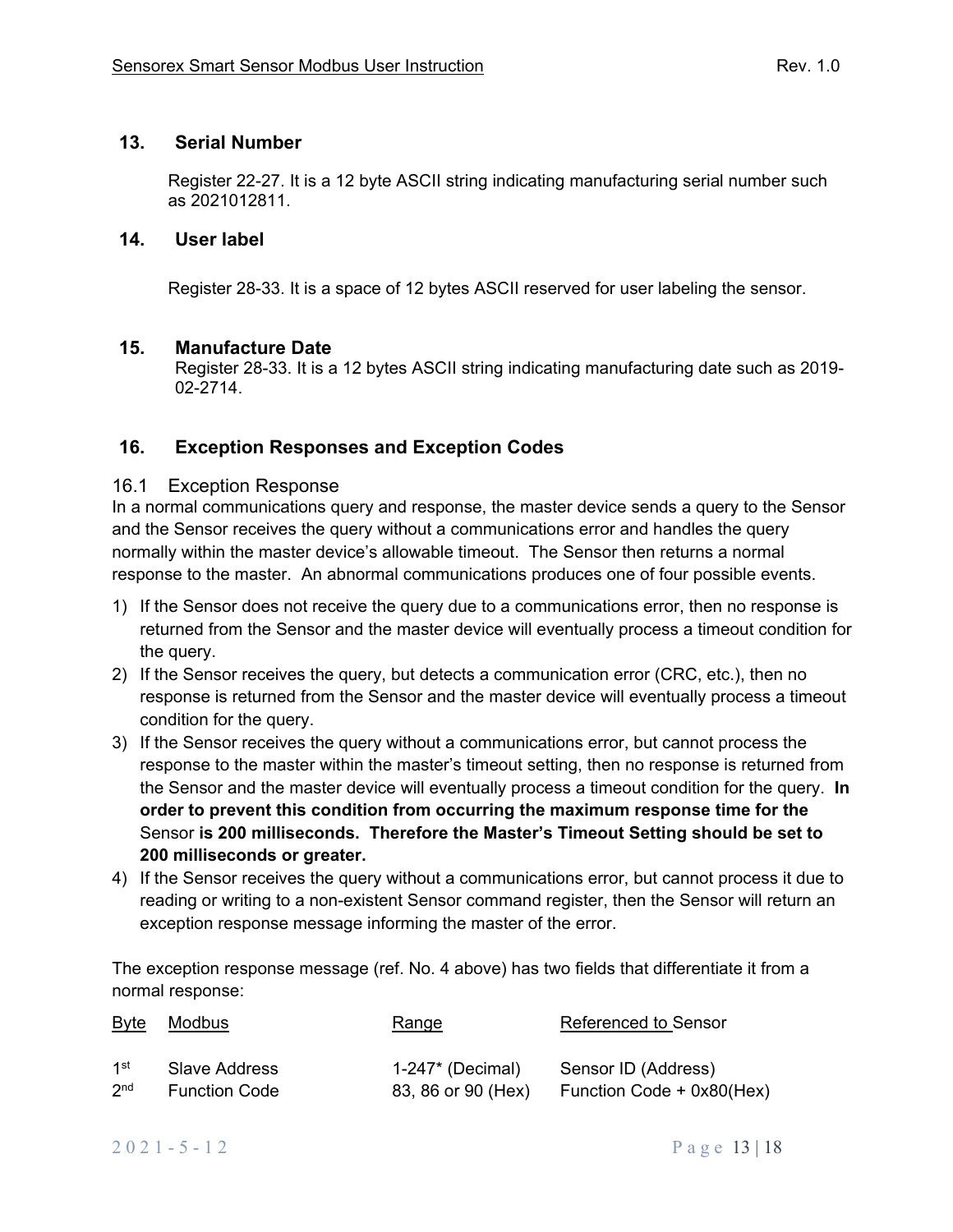| 3 <sup>rd</sup> | <b>Exception Code</b> | $01 - 06$ (Hex)  | Appropriate Exception Code (See |
|-----------------|-----------------------|------------------|---------------------------------|
| Below)          |                       |                  |                                 |
| $4^{\text{th}}$ | CRC Lo                | $00$ -FF $(Hex)$ | CRC Lo Byte                     |
| 5 <sup>th</sup> | CRC Hi                | $00-FF$ (Hex)    | CRC Hi Byte                     |

## 16.2 Exception Code

**Exception Code Field:** In a normal response, the Sensor returns data and status in the data field, which was requested in the query from the master. In an exception response, the Sensor returns an exception code in the data field, which describes the Sensor condition that caused the exception. Below is a list of exception codes that are supported by the Sensorex Modbus:

| Code Name               | <b>Description</b>                                                                                                                                                                                    |
|-------------------------|-------------------------------------------------------------------------------------------------------------------------------------------------------------------------------------------------------|
| 01 Illegal Function     | The function code received in the query is not an allowable action<br>for the Sensor.                                                                                                                 |
| 02 Illegal Data Address | The data address received in the query is not allowable address<br>for the Sensor.                                                                                                                    |
| 03 Illegal Data Value   | A value contained in the query data field is not an allowable value<br>for the Sensor.                                                                                                                |
| 04 Slave Device Failure | An unrecoverable error occurred while the Sensor was<br>attempting to perform the requested action.                                                                                                   |
| 05 Acknowledge          | Sensor has accepted the request and is processing it, but a<br>long duration of time will be required to do so. This response is<br>returned to prevent a timeout error from occurring in the master. |
| 06 Device Busy          | The Sensor is engaged in processing a long-duration program<br>command. The master should retransmit the message later<br>when the slave is free.                                                     |

## **17. Soft Reset Sensor**

Sensorex Modbus has a soft reset command that resets (reboots) the sensor without cycling the power. That is convenient in configuration for the multi-drop application. The following is the command detail. The sub-command is 89(0x59) and the password is ASCII "RX" that is 0x5258 in hex.

| Command        | <b>Soft Reset sensor</b> |                      |  |
|----------------|--------------------------|----------------------|--|
| byte index     | byte description         | <b>Example (Hex)</b> |  |
|                | Slave ID                 | F0                   |  |
|                | <b>Function Code</b>     | 6                    |  |
| $\mathfrak{p}$ | Register H               |                      |  |
| 3              | Register L               | 59                   |  |
| 4              | Password H               | 52                   |  |
| 5              | Password L               | 58                   |  |
| 6              | CRC16 L                  | 70                   |  |
|                | CRC16 H                  | 62                   |  |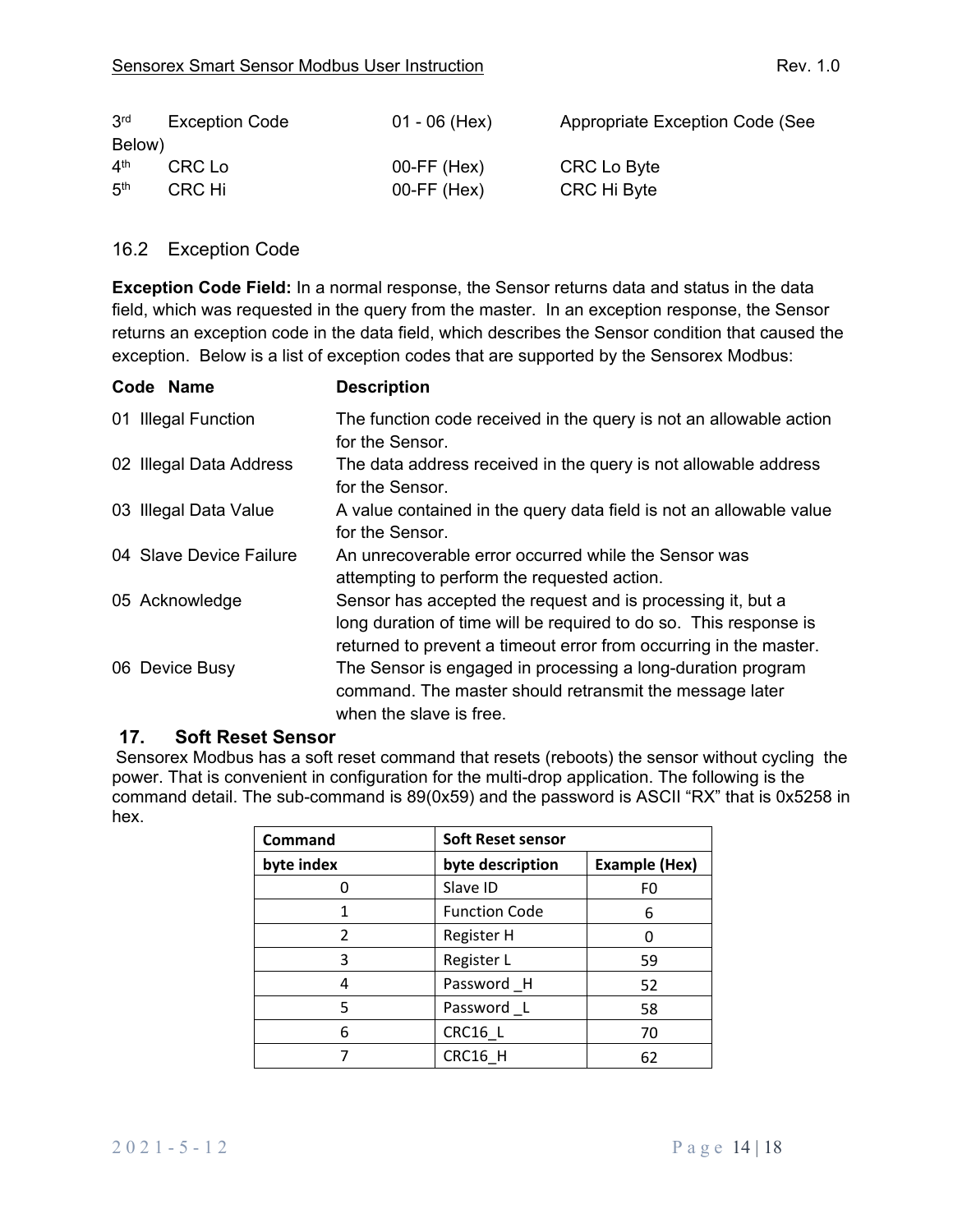The return response is the same as the message the master sent. Then slave sensor will take a few seconds for reboot.

## **18. Sensorex Modbus Register List**

This register List is also a memory map for sensor to access the manufacturing calibration parameters when processing the measurement data. Some of them are for manufacture calibration mode. Many important factor data is using for calculation on the run time. Please take precaution when writing into register. Any improper write will cause sensor malfunction.

|                |                         |        | Register       |                         |               |
|----------------|-------------------------|--------|----------------|-------------------------|---------------|
| <b>Address</b> | <b>Register Name</b>    | Format | count          | <b>Bytes</b>            | <b>ACCESS</b> |
| 0              | modbus address          | uint8  | $\mathbf{1}$   | $\overline{2}$          | Read/write    |
| $\mathbf{1}$   | baud rate               | uint8  | $\mathbf{1}$   | $\overline{2}$          | Read/write    |
| $\overline{2}$ | serial format           | uint8  | $\mathbf{1}$   | $\overline{c}$          | Read/write    |
| 3              | probe value             | float  | $\overline{2}$ | $\pmb{4}$               | Read only     |
| 5              | probe_temp_c            | float  | $\overline{2}$ | $\overline{\mathbf{4}}$ | Read only     |
| $\overline{7}$ | probe_alternate_value   | float  | $\overline{2}$ | 4                       | Read only     |
| 9              | loop_current_ma         | float  | $\overline{2}$ | 4                       | Read only     |
| 11             | probe value min         | float  | $\overline{2}$ | 4                       | Read/write    |
| 13             | probe_value_max         | float  | $\overline{2}$ | $\overline{4}$          | Read/write    |
| 15             | probe range             | uint16 | $\mathbf{1}$   | $\overline{2}$          | Read only     |
| 16             | model number            | char12 | 6              | 12                      | Read only     |
| 22             | serial number           | char12 | 6              | 12                      | Read only     |
| 28             | user label              | char12 | 6              | 12                      | Read/write    |
| 34             | firmware version        | char12 | 6              | 12                      | Read only     |
| 40             | manufacture date        | char12 | 6              | 12                      | Read only     |
| 46             | temperature_coefficient | float  | $\overline{2}$ | $\pmb{4}$               | Read/Write    |
| 48             | pressure_torr           | uint16 | $\mathbf{1}$   | $\overline{2}$          | Read/write    |
| 50             | salinity_ppm            | uint16 | $\overline{1}$ | $\overline{c}$          | Read          |
| 51             | reed_switch_active      | uint16 | $\mathbf{1}$   | $\overline{2}$          | Read          |
| 52             | operating_mode          | uint16 | $\mathbf{1}$   | $\overline{2}$          | Read/write    |
| 53             | override mode           | uint16 | $\mathbf{1}$   | $\overline{2}$          | Read          |
| 54             | override_value          | float  | $\overline{2}$ | 4                       | Read          |
| 56             | probe_duty_cycle_c2     | float  | $\overline{2}$ | $\pmb{4}$               | Read          |
| 58             | probe_duty_cycle_c1     | float  | $\overline{2}$ | $\overline{\mathbf{4}}$ | Read          |
| 60             | probe_duty_cycle_c0     | float  | $\overline{2}$ | $\overline{4}$          | Read          |
| 62             | probe_temp_c2           | float  | $\overline{2}$ | $\overline{\mathbf{4}}$ | Read          |
| 64             | probe_temp_c1           | float  | $\overline{2}$ | $\overline{\mathbf{4}}$ | Read          |
| 66             | probe_temp_c0           | float  | $\overline{2}$ | 4                       | Read/write    |
| 68             | probe_value_c2          | float  | $\overline{2}$ | $\overline{\mathbf{4}}$ | Read          |
| 70             | probe_value_c1          | float  | $\overline{c}$ | $\pmb{4}$               | Read          |
| 72             | probe_value_c0          | float  | $\overline{2}$ | $\overline{\mathbf{4}}$ | Read          |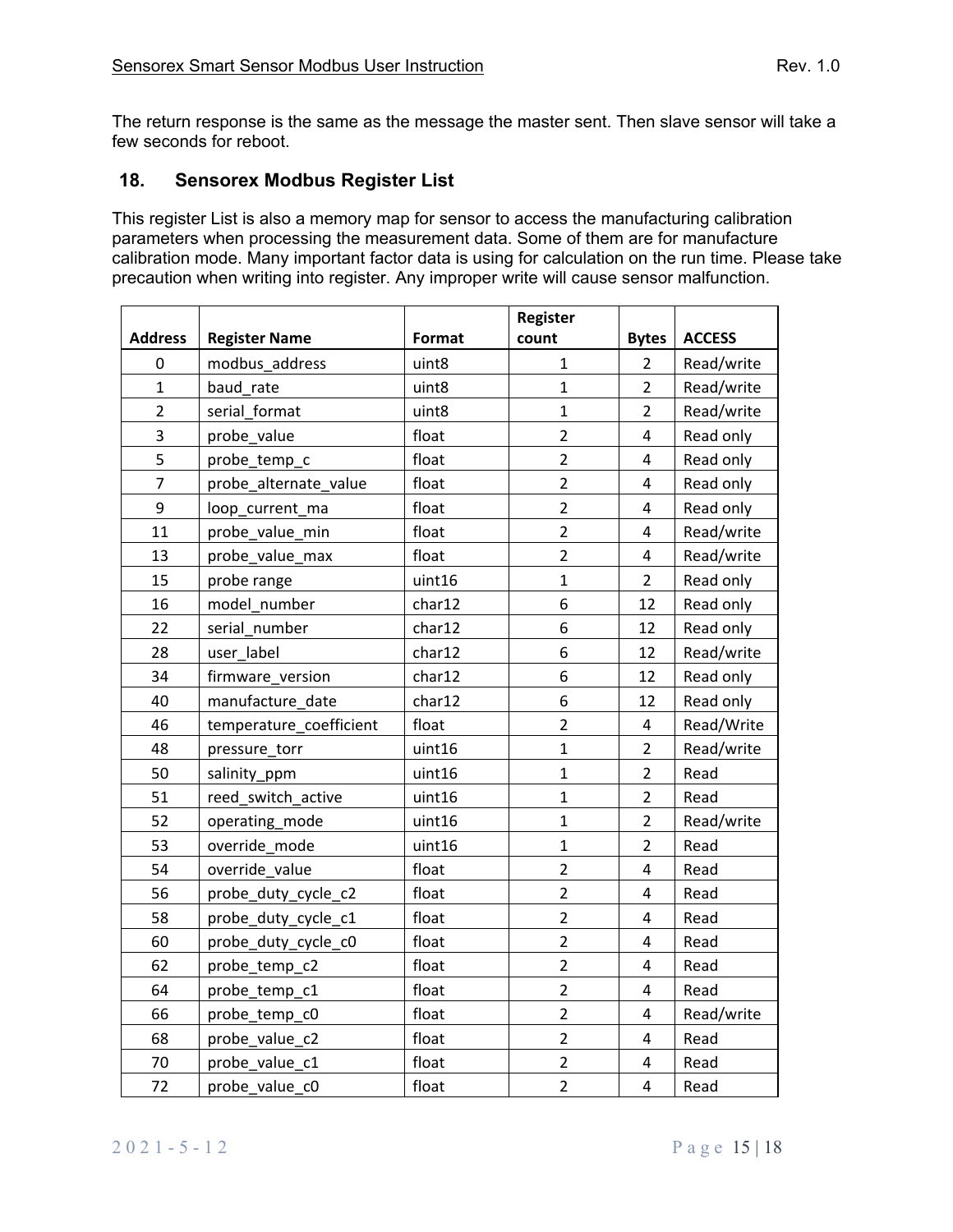| 74  | calib_mode_c2                    | float  | $\overline{2}$ | 4                       | Read       |
|-----|----------------------------------|--------|----------------|-------------------------|------------|
| 76  | calib_mode_c1                    | float  | $\overline{2}$ | $\overline{\mathbf{4}}$ | Read       |
| 78  | calib_mode_c0                    | float  | $\overline{2}$ | $\overline{\mathbf{4}}$ | Read       |
| 80  | DO/ppm                           | float  | $\overline{2}$ | $\overline{\mathbf{4}}$ | Read       |
| 82  | probe_value_raw                  | float  | $\overline{2}$ | $\overline{\mathbf{4}}$ | Read       |
| 84  | probe_temp_raw                   | float  | $\overline{2}$ | 4                       | Read       |
| 86  | instrument_temp_raw              | float  | $\overline{2}$ | $\overline{4}$          | Read       |
| 88  | instrument_temp_c                | float  | $\overline{2}$ | 4                       | Read       |
| 90  | Cal_point_A                      | float  | $\overline{2}$ | $\overline{\mathbf{4}}$ | Read/write |
| 92  | Meas_point_A                     | float  | $\overline{2}$ | $\overline{\mathbf{4}}$ | Read/write |
| 94  | Cal_point_B                      | float  | $\overline{2}$ | $\overline{\mathbf{4}}$ | Read/write |
| 96  | Meas_point_B                     | float  | $\overline{2}$ | $\overline{a}$          | Read/write |
| 98  | Cal Time                         | char12 | 6              | 12                      | Read/write |
| 104 | Cal_point_A1                     | float  | $\overline{2}$ | $\overline{a}$          | Read       |
| 106 | Meas_point_A1                    | float  | $\overline{2}$ | $\overline{4}$          | Read       |
| 108 | Cal_point_B1                     | float  | $\overline{2}$ | $\overline{\mathbf{4}}$ | Read       |
| 110 | Meas_point_B1                    | float  | $\overline{2}$ | $\overline{\mathbf{4}}$ | Read       |
| 112 | Cal Time1                        | char12 | 6              | 12                      | Read       |
| 118 | Cal_point_A2                     | float  | $\overline{2}$ | $\overline{4}$          | Read       |
| 120 | Meas_point_A2                    | float  | $\overline{2}$ | $\overline{a}$          | Read       |
| 122 | Cal_point_B2                     | float  | $\overline{2}$ | $\overline{\mathbf{4}}$ | Read       |
| 124 | Meas_point_B2                    | float  | $\overline{2}$ | $\pmb{4}$               | Read       |
| 126 | Cal Time2                        | char12 | 6              | 12                      | Read       |
| 132 | Cal number                       | uint16 | $\mathbf{1}$   | $\overline{2}$          | Read       |
| 134 | Cal_ppm0                         | float  | $\overline{2}$ | 4                       | Read/write |
| 136 | Meas_nA0                         | float  | $\overline{2}$ | $\overline{a}$          | Read/write |
| 138 | Cal_ppm1                         | float  | $\overline{2}$ | $\pmb{4}$               | Read/write |
| 140 | Meas_nA1                         | float  | $\overline{2}$ | $\overline{\mathbf{4}}$ | Read/write |
| 142 | Cal_Temp                         | float  | $\overline{2}$ | $\overline{\mathbf{4}}$ | Read/write |
| 144 | $Cal$ <sub><math>pH</math></sub> | float  | $\overline{2}$ | 4                       | Read/write |
| 146 | FCL Cal Time                     | char12 | 6              | 12                      | Read/write |
| 152 | FactorA1                         | float  | $\overline{2}$ | 4                       | Read       |
| 154 | FactorA2                         | float  | $\overline{2}$ | $\overline{\mathbf{4}}$ | Read       |
| 156 | FactorA3                         | float  | $\overline{2}$ | 4                       | Read       |
| 158 | FactorA4                         | float  | $\overline{2}$ | $\pmb{4}$               | Read       |
| 160 | FactorB1                         | float  | $\overline{2}$ | $\overline{4}$          | Read       |
| 162 | FactorB2                         | float  | $\overline{2}$ | 4                       | Read       |
| 164 | FactorB3                         | float  | $\overline{2}$ | 4                       | Read       |
| 166 | FactorB4                         | float  | $\overline{2}$ | 4                       | Read       |
| 168 | FactorC1                         | float  | $\overline{2}$ | 4                       | Read       |
| 170 | FactorC2                         | float  | $\overline{2}$ | $\overline{\mathbf{4}}$ | Read       |